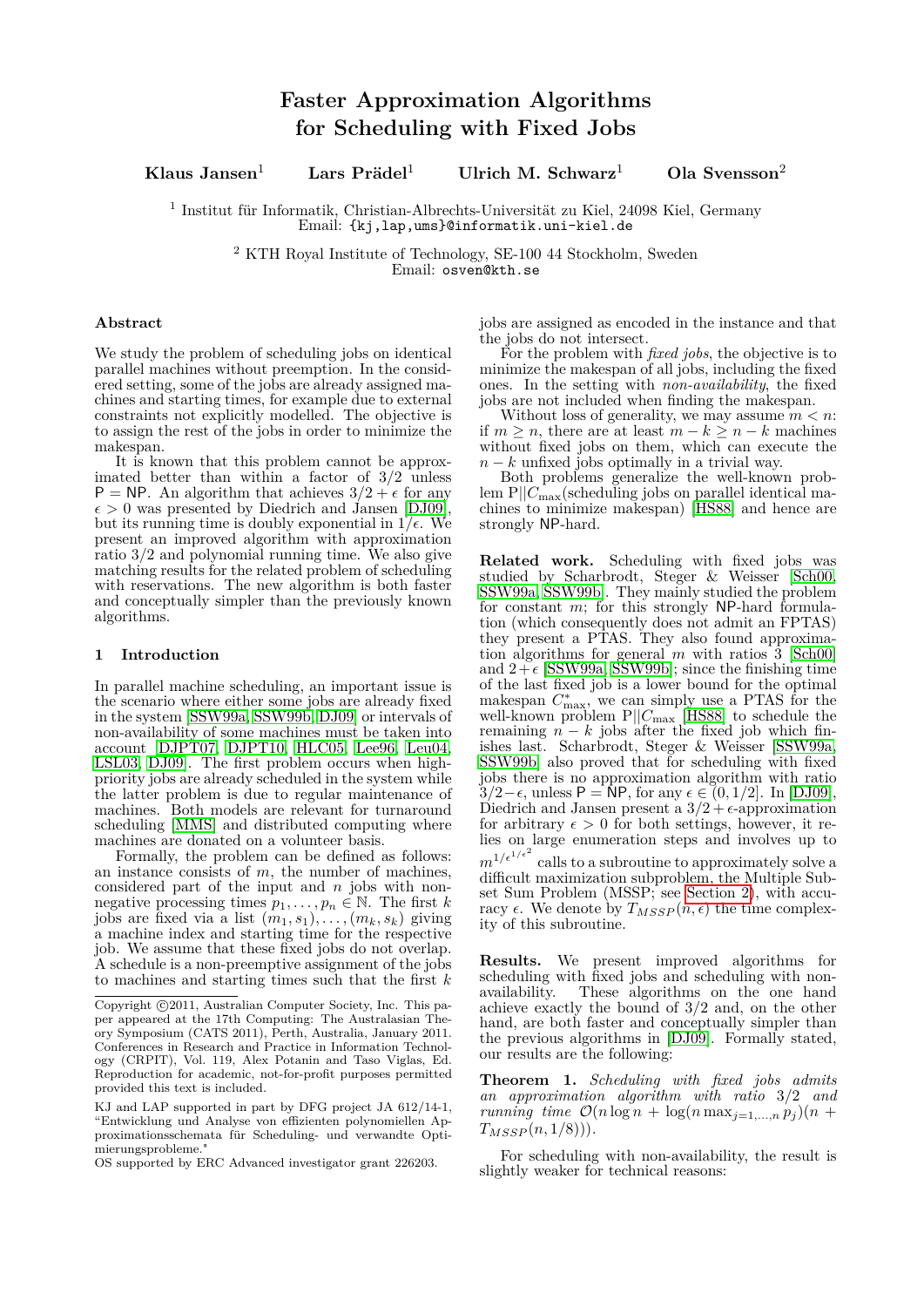<span id="page-1-1"></span>**Theorem 2.** *Scheduling with non-availability, even if at any time, there is only at most one unavailable machine, does not admit a polynomial time algorithm with a constant approximation ratio unless*  $P = NP$ .

**Theorem 3.** *Scheduling with non-availability, as long as a constant fraction*  $\rho \geq 1/m$  *of machines is always available, admits a* 3*/*2*-approximation with running time*  $\mathcal{O}(n \log n + \log(n \max_{j=1,\dots,n} p_j)(n +$ *TMSSP* (*n, ρ/*8)))*.*

The remainder of the paper is structured as follows: in Sections [2–](#page-1-0)[5,](#page-4-0) we describe the algorithm and prove its correctness for the case of fixed jobs, i.e. [Theorem 1.](#page-0-0) In [Section 6,](#page-4-1) we prove the lower bound of [Theorem 2](#page-1-1) and show the minor changes that are needed to use our algorithm for the case of nonavailability.

#### <span id="page-1-0"></span>**2 Scheduling with Fixed Jobs and the Multiple Subset Sum Problem**

Our approach, as well as the one presented in [\[DJ09\]](#page-6-0), relies heavily on algorithms for the Multiple Subset Sum Problem. In its optimization variant, this problem is defined as follows:

**Definition 4.** *Given n items* with sizes  $w_1, \ldots, w_n$ *and*  $m \leq n$  *target capacities*  $C_1, \ldots, C_m$ *, possibly not all equal, we are asked to find a partition of the items into*  $m+1$  *sets*  $S_1, \ldots, S_{m+1}$  *such that*  $\sum_{j \in S_i} w_j \leq C_i$ *for all*  $i \in \{1, \ldots, m\}$  *and*  $\sum_{i=1}^{m} \sum_{j \in S_i} w_j$  *is maxi*mized. The set  $S_{m+1}$  collects items that remain un*packed.*

This problem in itself is strongly NP-hard, as<br>by Dopper et al. [CKP00]. The problem shown by Caprara et al.  $[CKP00]$ . that is more commonly considered is the Multiple Knapsack Problem, where items have profits that may be different from their size and the overall packed profit has to be maximized. Chekuri and Khanna were the first to present a PTAS for this problem [\[CK05\]](#page-5-0). The best currently known algorithm for both MKP and MSSP is an *efficient PTAS* due to Jansen [\[Jan09b\]](#page-6-13) with a run- $\begin{array}{rcl}\n\text{ning time of} & T_{MSSP}(n, \epsilon) & = & 2^{\mathcal{O}(\log(1/\epsilon) \cdot 1/\epsilon^5)} + \n\end{array}$  $\text{poly}(n)$  for *n* items and  $m \leq n$  target capacities, which was subsequently improved to  $T_{MSSP}(n, \epsilon)$  =  $2^{\mathcal{O}(\log(1/\epsilon)^4 \cdot 1/\epsilon)} + \text{poly}(n)$  [\[Jan09a\]](#page-6-14) and, if the *Modified Integer Roundup Conjecture* (MIRUP) of Schei-thauer and Terno [\[ST95\]](#page-6-15) holds, this even reduces to  $T_{MSSP}(n, \epsilon) = 2^{\mathcal{O}(\log(1/\epsilon)^2 \cdot 1/\epsilon)} + \text{poly}(n)$  [\[Jan09a\]](#page-6-14).

The connection of MSSP to our scheduling problem is the following: guessing a makespan *T* for the scheduling problem will induce, along with the prepositioned jobs, bins of different sizes into which the remaining jobs have to be placed, so solving MSSP exactly is equivalent to solving the decision version of the scheduling problem. Since MSSP is hard, we can only solve it approximately, but with arbitrary precision  $\epsilon$ . The major problem now is that even though the total size of jobs not assigned by an MSSP algorithm (which will have to be scheduled after the guessed optimal makespan *T*) will only be a small fraction of the total length of all jobs, some of these rejected jobs may still be long, which results in a bad approximation ratio.

Much of the running time of the algorithm in [\[DJ09\]](#page-6-0) is spent in solving network flow problems for a very large number of candidate solutions which have to be enumerated in order to avoid this problem by placing large jobs in advance. In contrast, our

new algorithm uses a single post-processing step and does not need any enumerative steps, nor network flow solvers, beyond those in the MSSP subroutine.

The outline of our algorithm is given in [Figure 1:](#page-2-0) we give a relaxed decision algorithm that generates a schedule of length at most  $3/2 \cdot T$  provided there exists some schedule that packs all jobs in the interval  $[0, T)$ . This algorithm is combined with a binary search. The number of iterations of the binary search is polynomially bounded in the input length by the following easy insight:

<span id="page-1-3"></span>**Remark 5.** *For the shortest possible makespan, OPT, we have*

$$
\max_{j \in \{1, ..., k\}} (s_j + p_j) \le OPT
$$
\n
$$
\le \max_{j \in \{1, ..., k\}} (s_j + p_j) + n \max_{j \in \{k+1, ..., n\}} p_j \quad (1)
$$

*i.e. the range to be searched over has length*  $\max_{j \in \{1, ..., k\}} (s_j + p_j) + n \max_{j \in \{k+1, ..., n\}} p_j$  $\max_{j \in \{1, ..., k\}} (s_j + p_j) \leq n \max_{j=1, ..., n} p_j$ , which is *pseudopolynomial in the instance size.*

*In particular, we have a polynomial number*  $\mathcal{O}(\log(n \max_{j=1,\dots,n} p_j))$  of binary search steps.

*Proof.* The lower bound follows from the fact that the "latest" fixed job counts towards the makespan; a schedule proving the upper bound is easily obtained in linear time by scheduling all unfixed jobs on a single machine.

We note that by using Graham's List Scheduling algorithm [\[Gra69\]](#page-6-16) after all the fixed jobs have finished, we can reduce the size of the search region to  $\sum_{j \in \{k+1,\dots,n\}} p_j/m + \max_{j=1,\dots,n} p_j \leq (1 +$  $n/m$ ) max<sub>j=1</sub>,...,*n*  $p_j$ , which would be preferable for a practical implementation.

Hence, we will concentrate on one iteration of the binary search in the following. In each iteration, we first apply a low-complexity check, described more closely in Section [3,](#page-1-2) that correctly rejects some infeasible guesses of *T*. We then pack almost all jobs into the schedule as described in Section [4.](#page-2-1) A novel postprocessing step ensures that the unpacked jobs have suitable properties to pack them later. Finally, we pack these jobs into an extra timeframe of length *T /*2 as described in Section [5.](#page-4-0)

### <span id="page-1-2"></span>**3 Quickly discarding too-small** *T*

For a given target makespan *T* we generate all intervals of availability of machines, in the following called *gaps*, within the planning horizon  $[0, T)$  from the *k* encoded fixed jobs. Let  $q(T) \in \mathbb{N}^*$  denote the number of gaps and let  $G(T) := \{G_1, \ldots, G_{q(T)}\}\$  denote the set of gaps. For each  $i \in \{1, \ldots, q(T)\}\$  we also use  $G_i$  to denote the size of gap  $G_i$ . Without loss of generality, we assume  $G_1 \geq \ldots \geq G_{q(t)}$ . Note that  $q(T) \leq k+m \leq 2n$  since at most *k* fixed jobs induce a  $g(x) = g(x)$   $m \ge 2n$  since at most  $\kappa$  fixed jobs induce a<br>gap "left" to them and there are at most  $m$  gaps whose "right" limit is not created by a fixed job but by the limit of the planning horizon. In total,  $q(T)$  is polynomially bounded in the instance size. These gaps can easily be processed by sorting the fixed jobs on each machine by their execution times and assigning the gaps between them. This is done in time  $\mathcal{O}(n \log n)$ . Furthermore, we need that in each iteration of the while-loop all gaps are sorted. The gaps that are not limited by the planning horizon will not changed in the algorithm. Hence we can sort them by their sizes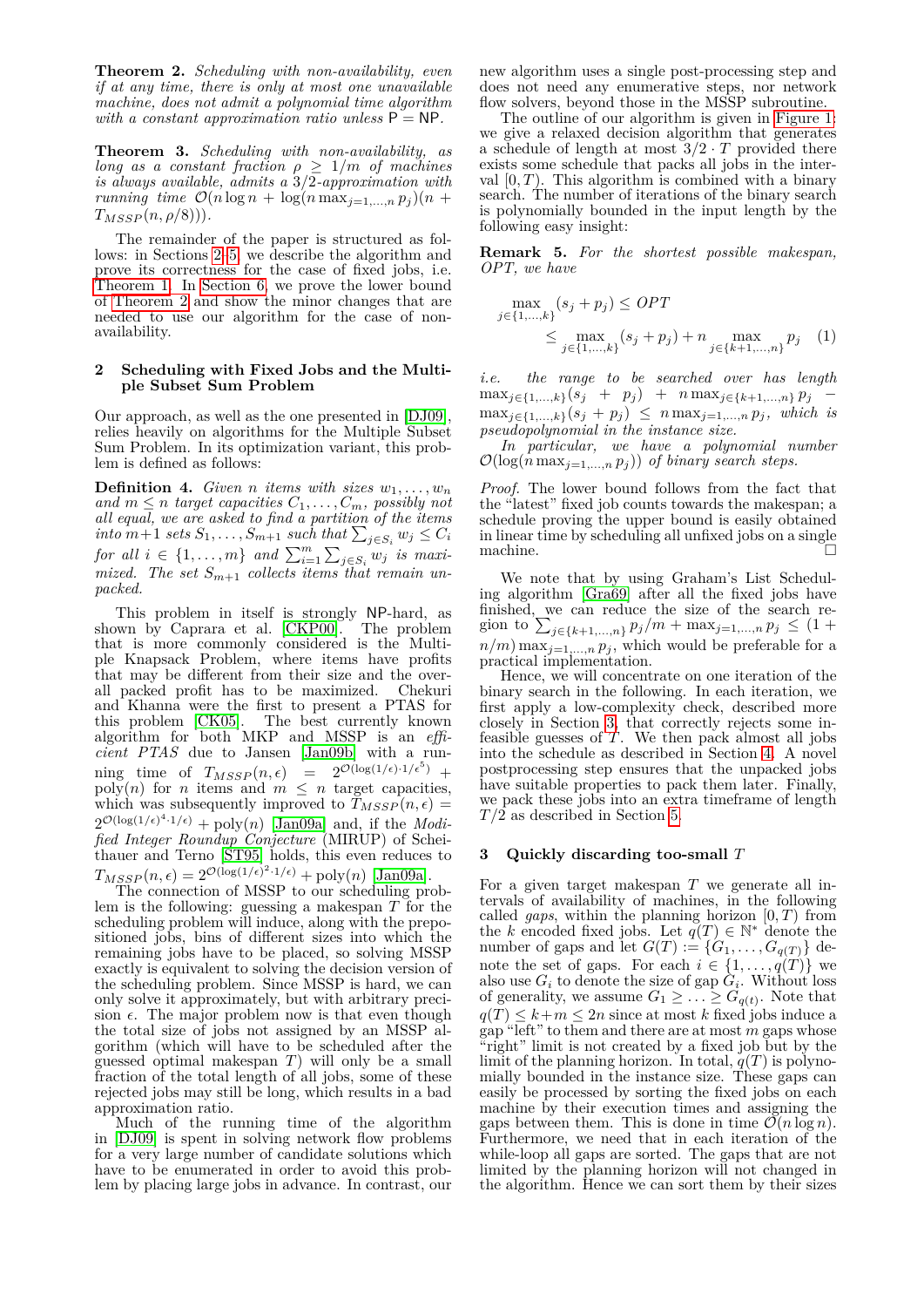<span id="page-2-4"></span><span id="page-2-3"></span><span id="page-2-2"></span> Set *LB* := max<sub>*j*∈{1,...,k}</sub>( $s_j + p_j$ ),  $UB := LB + \max_{j \in \{k+1,\dots,n\}} p_j + \frac{1}{m} \sum_{j=k+1}^n p_j$  Let  $\sigma_{\text{best}}$  a schedule of makespan at most *UB*. Sort the jobs by non-increasing length. Generate and sort the gaps  $G(T)$  as described in Section [3.](#page-1-2) **while** *UB* − *LB* ≥ 1 **do**  $\left| \right. \text{Set } T := \left[ \left( \frac{UB + LB}{2} \right] \right]$ . Update the gaps and partition into large and small jobs  $J_L(T) \cup J_S(T)$  as described in Section [3.](#page-1-2) The large jobs and gaps are sorted by non-increasing sizes. **for**  $j = 1, ..., m$  **do if** *the jth largest job is large and bigger than the jth largest gap* **then** | | reject *T*.

- <span id="page-2-7"></span><span id="page-2-6"></span><span id="page-2-5"></span>**<sup>11</sup>** Run a 7*/*8-approximation for MSSP on *G*(*T*) and the jobs, as described in Section [4.](#page-2-1)
- **<sup>12</sup> if** *more than mT /*8 *is unpacked* **then 13** | reject  $T$ .
- **<sup>14</sup> if** *T was rejected* **then**
- **15**  $\vert$   $\vert$   $LB := T$
- **<sup>16</sup> else**

**17** | set  $\sigma_{\text{best}}$  to the generated packing and  $UB := T$ .

- **<sup>18</sup>** Modify the packing to include all items from  $J_L(T)$  as described in Section [4.](#page-2-1)
- **<sup>19</sup>** Partition the remaining jobs into two groups and use Next-fit to schedule the remaining jobs in the interval [*UB,* 3*/*2*UB*] as described in Section [5.](#page-4-0)

<span id="page-2-0"></span>Figure 1: Outline of the approximation algorithm for scheduling with fixed jobs.

in line [4](#page-2-2) before the while-loop is processed. The sizes of the other gaps are modified in each loop by the same amount. Hence we can sort them also before the while-loop is processed and update only the lengths of the gaps in line [7.](#page-2-3) Afterward we do a merge step of the two sets of gaps to have a sorting of all gaps by their sizes. In total we need  $\mathcal{O}(n \log n)$  to compute and sort the two sets of gaps, before the while-loop in line [5](#page-2-4) is processed. In each iteration we need time  $\mathcal{O}(n)$  to update the lengths of the gaps and merge them. We define

$$
J_L(T) := \{ j \in \{k+1, \ldots, n\} \mid p_j \in (T/2, T] \},
$$
  

$$
J_S(T) := \{ j \in \{k+1, \ldots, n\} \mid p_j \in (0, T/2] \}
$$

to partition the set of non-fixed jobs into *large* and *small* jobs. If any unplaced job is longer than *T*, we can obviously immediately reject the guessed makespan of  $T$  as too small. We can partition the jobs and sort the large jobs in each iteration in linear time, by taking the sorting of all jobs before the while-loop is processed.

The procedure in step [8](#page-2-5) of the algorithm quickly checks a necessary condition for feasible solutions: bear in mind that a large job has length  $p_j > T/2$ , so there are at most *m* large jobs, one per machine, and no gap, being of size at most *T* by definition, can be large enough to accommodate two large jobs at once.

**Lemma 6.** *If a guessed makespan T is rejected in step [10](#page-2-6) of the algorithm, then no feasible schedule of length T exists.*

*Proof.* Assume *j* minimal such that the *j*th largest job is large and does not fit into the *j*th biggest gap. For convenience, denote the lengths of the *j* largest  $\text{p}_1 \geq \ldots \geq p_j \text{ and the size of the gaps } G_1 \geq \ldots \geq$  $G_j$ , adding "dummy gaps" of size 0 if needed.

By definition, we have  $p_1 \geq \ldots \geq p_j > G_j$ , hence a feasible schedule of length *T* would have to assign these *j* jobs to at most  $j-1$  gaps  $G_1, \ldots, G_{j-1}$ . This is a contradiction, since

$$
p_1 \geq \ldots \geq p_j > T/2 \geq G_1/2 \geq \ldots \geq G_{j-1}/2\,,
$$

so no two large jobs fit into one single gap.  $\Box$ 

# <span id="page-2-1"></span>**4 Packing almost all jobs**

In this section, we will show that if  $T >$  OPT, we can generate a schedule of length *T* that assigns "almost all" jobs. To ensure an approximation guarantee of  $3/2 \cdot T$  it is critical that all jobs are scheduled within the time window  $[0, T]$ . We proceed in two steps. First, we show:

**Lemma 7.** *If a feasible schedule of length T exists, then step [11](#page-2-7) generates a packing such that the total length of unpacked jobs is bounded by mT /*8*.*

To do this, we create an instance of MSSP as follows: each gap *G<sup>i</sup>* corresponds to a knapsack of capacity  $G_i$  and each job of length  $p_i$ ,  $i = k + 1...n$ , corresponds to an item of size  $p_i$ . We run the EPTAS of [\[Jan09b,](#page-6-13) [Jan09a\]](#page-6-14) on this instance with accuracy 1*/*8.

Observe that if (and only if) our current guessed makespan *T* is at least the optimal makespan OPT, it is possible to pack all items into the gaps, so the EPTAS will leave items of total area at most  $(\sum_{i=k+1}^{n} p_i)/8 \leq mT/8$  unpacked. Here, we use that  $mT$  is a natural upper bound on  $\sum_{i=1}^{n} p_i$  if  $T \geq \text{OPT}$ .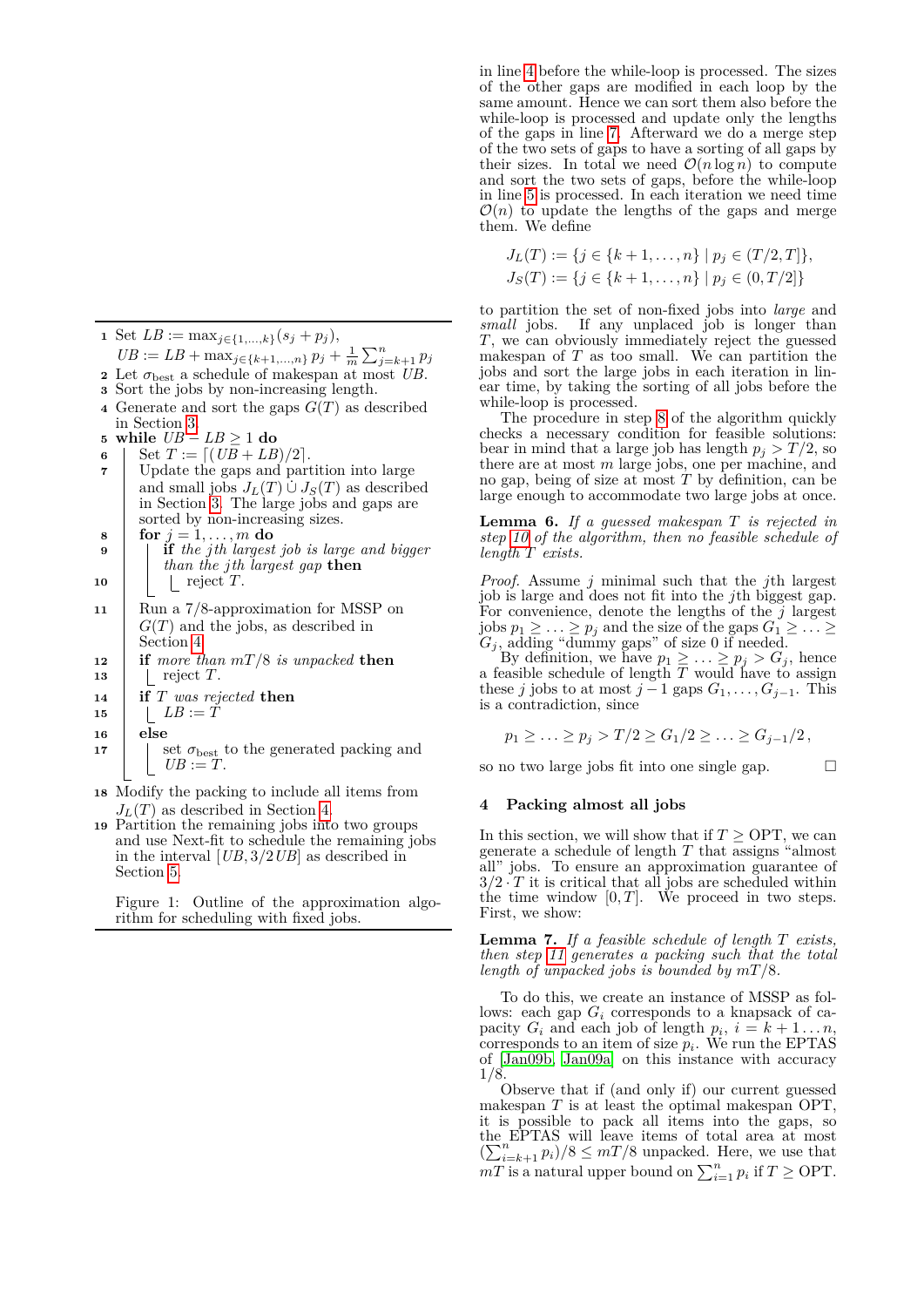

<span id="page-3-1"></span>Figure 2: Choice of gaps  $G_{j_1}, \ldots$  in the proof of [Lemma 8.](#page-3-0) Shaded areas indicate possible small jobs; the darker areas are actually unpacked.

Hence, if more than total length *mT /*8 is not packed, we can also immediately reject our guessed *T*.

At this stage, the unpacked jobs may still include up to  $|(mT/8)/(T/2)| = |m/4|$  large jobs. Obviously, if large jobs, which have length  $> T/2$ , are not packed in the gaps in the period  $[0, T)$ , we cannot hope to find an overall schedule of length at most  $\frac{3}{2}T$ . Hence, we modify the packing to include all large jobs, at the cost of increasing the total area of unpacked jobs by a constant factor, using the following construction:

<span id="page-3-0"></span>**Lemma 8.** *Given a packing of some jobs into the gaps such that jobs of total length δ are unpacked, amongst them a large job j*<sup>1</sup> *of length*  $p_{j_1} > T/2$ *, we can either find in polynomial time a modified packing such that the total length of unpacked jobs is at most*  $\delta + p_{j_1}$  *and the additional large job*  $j_1$  *is packed as well as all previously packed large jobs or else prove that no packing of all jobs into the gaps exists at all.*

*Proof.* Let  $t_1$  be the largest index such that  $G_{t_1} \geq p_{j_1}$ .  $(\text{Recall that } T \ge G_1 \ge \cdots \ge G_{q(T)}.)$  Clearly,  $p_{j_1}$ can only possibly be scheduled in one of the gaps  $G_1, \ldots, G_{t_1}$ , so if each one of these already contains a job at least as large as *pj*<sup>1</sup> , no packing can exist at all. This condition is already tested for in step [8](#page-2-5) of the algorithm, before the EPTAS is called. Hence, we select one gap  $G_{j_1}$  among the gaps  $G_1, \ldots, G_{t_1}$  that contains a large job of minimal size. For this purpose, a gap without large job contains a 'dummy large job' of size 0. Denote this job  $j_2$ , of size  $p_{j_2} < p_{j_1}$ . We temporarily unpack *j*2, and permanently unpack (evict) all small jobs that might have been in its gap as well, which have total length  $\ell_1 \leq G_{j_1} - p_{j_2} \leq T - p_{j_2}$ . (See also Figure [2](#page-3-1) for this construction.)

If  $p_{j_2} = 0$ , we have now scheduled one more large job. Otherwise, we need to re-schedule  $j_2$ . As for  $j_1$ , let  $t_2 \geq t_1$  be the largest index such that  $G_{t_2} \geq p_{j_2}$ . Furthermore, we already know that gaps  $G_1, \ldots, G_{t_1}$ all carry large jobs at least as large as *j*2, since *j*<sup>2</sup> was chosen to be of minimal size amongst the large jobs there. Hence, we can restrict our attention to the gaps  $G_{t_1+1}, \ldots, G_{t_2}$ . Again, if all these gaps already contain jobs at least as large as *j*2, no feasible packing exists for this choice of *T* at all. Otherwise, we select a gap  $G_{j_2}$  with a large job  $j_3$  of minimal size  $p_{j_3}$  (possibly 0) and iterate as above, discarding small jobs of total size  $\ell_2 \leq G_{j_2} - p_{j_3} \leq G_{t_1+1} - p_{j_3} \leq p_{j_1} - p_{j_3}.$ 

After some number  $r \leq m$  of iterations, we have  $p_{j_{r+1}} = 0$ , i.e. we did not need to unpack another large job, and the number of packed large jobs has increased by one. (Otherwise, step [8](#page-2-5) would have rejected *T* already because there are more large jobs than large gaps.) Finally, the total size of small jobs that were unpacked can be bounded by

$$
\sum_{i=1}^{r} \ell_i \le (T - p_{j_2}) + (p_{j_1} - p_{j_3}) + \dots
$$

$$
+ (p_{j_{r-1}} - p_{j_{r+1}})
$$

$$
= T + \sum_{i=1}^{r-1} p_{j_i} - \sum_{i=2}^{r+1} p_{j_i}
$$

$$
= T + p_{j_1} - p_{j_r} \le 2p_{j_1}.
$$

The final inequality holds since we know that  $j_r$  is a large job, so  $T - p_{j_r} < T/2 < p_{j_1}$ . Since we have now additionally packed  $p_{j_1}$ , the net loss incurred is bounded by  $p_{j_1}$ . bounded by  $p_{j_1}$ .

With a slight modification we can schedule all large unpacked jobs of total size *mT /*8 in time  $\mathcal{O}(n \log n)$ . Note, that a naive approach would require  $n^2$  steps to assign all large jobs.

**Lemma 9.** *Given a packing of some jobs into the gaps such that jobs of total length mT /*8 *are unpacked, we obtain a packing that includes all large jobs and has unpacked jobs with total size at most* 2*mT /*8 = *mT /*4*.*

*The running time of the procedure is bounded by*  $\mathcal{O}(n \log n)$ .

*Proof.* We schedule the unpacked large jobs with the algorithm given in Figure [3.](#page-3-2) Here we assume that the large unpacked jobs are initially sorted by nonincreasing lengths and the gaps by non-increasing sizes. Here we take use of heaps, one for the jobs, de-

- **<sup>1</sup>** Build the heap *JH* of all unpacked jobs, sorted by non-increasing lengths.
- **<sup>2</sup>** Let *GH* be an empty heap of the gaps.
- **3** Let  $t = 1$ .
- <span id="page-3-3"></span>**<sup>4</sup> while** *JH is not empty* **do**
- **5** extract root  $j_h$  of  $\tilde{J}H$ , i.e. the unscheduled job of maximal processing time.
- <span id="page-3-4"></span> $6$  **while**  $G_t \geq p_{j_h}$  **do**
- **7**  $\begin{array}{|c|c|c|c|c|} \hline \end{array}$  add  $G_t$  to  $\overline{G}H$  sorted by non-decreasing sizes of large jobs containing in the gaps. **8**  $t = t + 1$ .
- **9** extract root  $G_h$  of  $GH$ , i.e. the gap that contains a job  $j_{G_h}$  of minimal size, or one gap with a dummy large job.
- **10 if**  $j_{G_h}$  has processing time larger 0 **then**
- **11**  $\left[\begin{array}{c} \text{add } j_{G_h} \text{ to } JH. \end{array}\right]$
- 
- **12** unpack all jobs in  $G_h$ .<br>**13** schedule  $i_h$  on  $G_h$ . schedule  $j_h$  on  $G_h$ .

<span id="page-3-2"></span>Figure 3: Outline of the algorithm for scheduling the unpacked large jobs.

noted by *JH*, and one for the gaps, denoted by *GH*. The heap  $JH$  is sorted by non-increasing processing lengths of the unscheduled jobs, i.e. the root of this heap is a large job of maximal processing time. The heap *GH* is initially empty and we add the gaps one after another. This heap is sorted by non-decreasing lengths of a large job inside the gap (note that there is at most one large job in each gap). The gap that contains a large job of minimal size, possibly a 'dummy large job' of length 0, is the root of the heap. Using heaps allows us to extract the root (and rebuild the heap) and insert an element in logarithmic time in the number of elements inside the heap.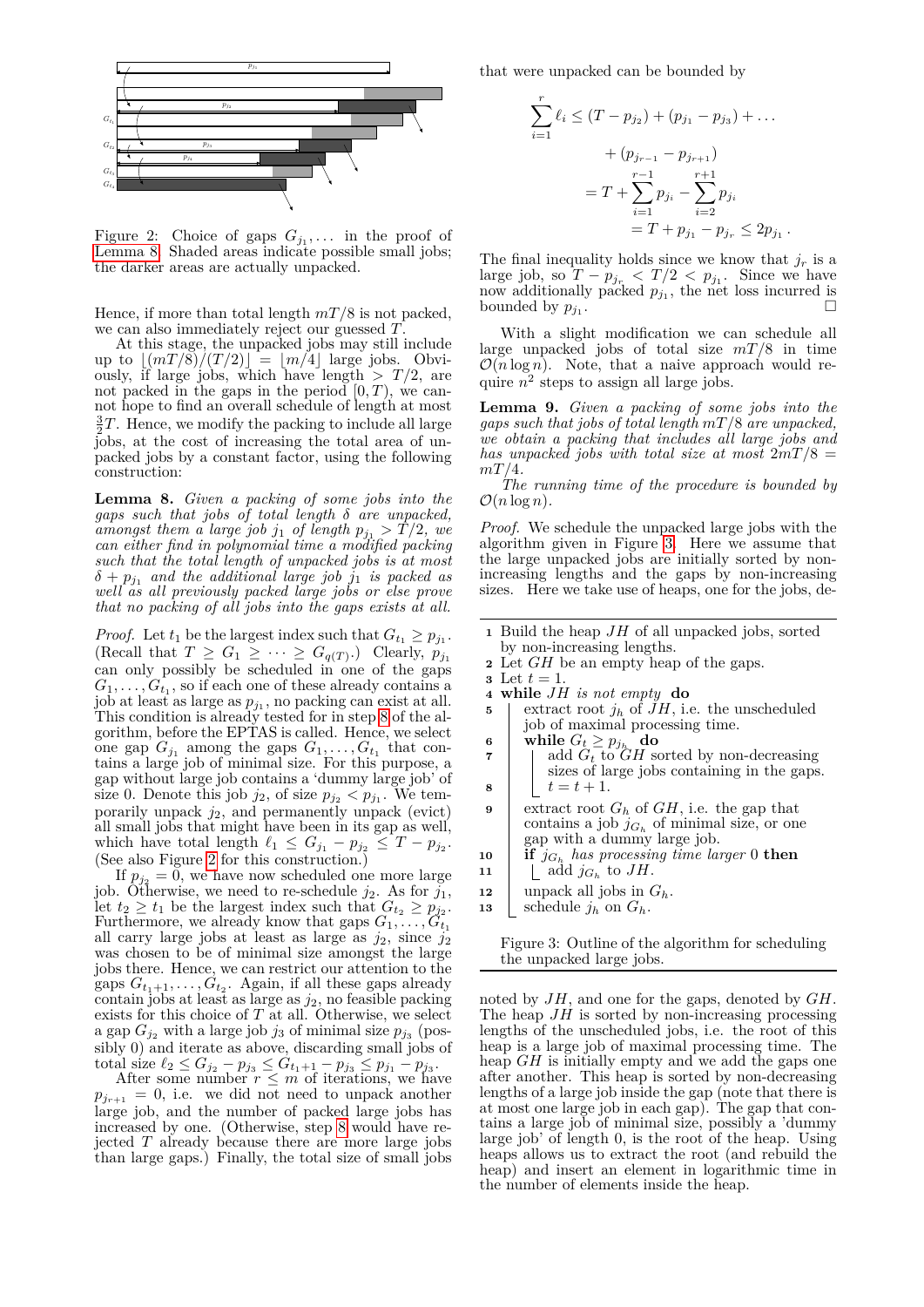For the analysis we use the same sequences of jobs as in Lemma [8.](#page-3-0) It does not matter for the analysis whether we schedule one sequence after another, or we schedule the jobs sorted by their lengths. Note, that after we scheduled a job into a gap the gap will never be considered again, since afterwards we schedule only jobs of smaller sizes. We use the analysis of Lemma [8](#page-3-0) for all initially large unscheduled jobs of total size *mT /*8. Here consider the sequence of jobs generated by our algorithm to schedule the unpacked large jobs. Using the analysis in Lemma [8,](#page-3-0) each large job of length  $p_{j_1}$  is inserted by removing small jobs of total length  $2p_{j_1}$ . Therefore we have removed (or unpacked) small jobs of total size at most  $2mT/8 = mT/4$  after applying the algorithm.

The running time of the algorithm given in Figure [3](#page-3-2) is as follows. The algorithm re-schedules at most *n* jobs, hence the while loop in line [4](#page-3-3) has at most  $z \leq n$  iterations. In each iteration *i* we extract one job of the heap *JH*, which will not re-scheduled again. To extract and delete one job and rebuild the heap we need time at most  $\mathcal{O}(\log\lfloor m/4\rfloor)$ , since there are at most  $\lfloor m/4 \rfloor$  many jobs in the heap. We possibly add one job to the heap *JH*, which needs the same amount of time as extracting one.

While we are in the *i*th iteration of the outer loop, let  $v_i$  denote the number of iterations of the inner while loop in line [6.](#page-3-4) Since we add at most  $q(T)$  gaps to the heap *GH* we have  $\sum_{i=1}^{z} v_i \leq q(T)$ . The time for extracting or adding one gap needs time at most  $\mathcal{O}(\log q(T))$ . In total we have in each iteration *i* one extraction of a large job, *v<sup>i</sup>* additions of gaps, one extraction of a gap, and possibly one addition of a job. Since  $m, q(T) \leq n$  we have  $\sum_{i=1}^{\infty} 2\mathcal{O}(\log[m/4])$  +  $(v_i + 1)\mathcal{O}(\log q(T)) \leq \sum_{i=1}^n (v_i + 3)\mathcal{O}(\log(n)) =$  $3n\mathcal{O}(\log n) + \sum_{i=1}^{n} v_i \mathcal{O}(\log(n)) = \mathcal{O}(n \log n).$ 

# <span id="page-4-0"></span>**5 Packing remaining jobs**

After the construction of the previous section, we are left with the minimal value *UB* such that we first have successfully packed almost all jobs, (all but total processing time *mUB/*8), which we have modified by [Lemma 8](#page-3-0) to a packing of all but total processing time  $2mUB/8 = mUB/4$ . Since the construction is valid for makespan  $T = \text{OPT}$ , we know that the final  $UB \leq$ OPT.

We will now schedule the remaining jobs in the interval  $[UB, \frac{3}{2}UB]$  using a Next Fit heuristic as follows: for convenience, denote these jobs  $j_1 \ldots, j_{n'}$ . Partition the jobs into

$$
J'_{S}(UB) := \{i \in \{1, ..., n'\} \mid p_{j_i} \in (UB/4, UB/2]\},
$$
  

$$
J''_{S}(UB) := \{i \in \{1, ..., n'\} \mid p_{j_i} \in (0, UB/4].\}
$$

Then schedule each of the jobs in the set  $J'_{S}(UB)$  on one machine. This machine will not considered again. For every remaining machine, we greedily assign jobs in  $J''_S(UB)$  to it until its extra load would exceed  $\frac{1}{2}UB$ or we run out of jobs. Clearly, the running time of this procedure is  $\mathcal{O}(n)$ .

<span id="page-4-2"></span>**Lemma 10.** *If the total size of jobs to be scheduled in this way is at most mUB/*4*, all jobs can be assigned in the interval*  $[UB, \frac{3}{2}UB]$ *.* 

*Proof.* Note that since  $UB \ge \max_{j \in \{1, ..., k\}} p_j + s_j$ , all machines are available during the entire interval. The algorithm assigns jobs to the machines in a greedy fashion, and once a machine is considered "full", it is closed and never reopened again, and the next machine is considered. We show that a machine is not closed unless its load larger than *UB/*4: then, assuming a job would need to be assigned to a  $(m + 1)$ st machine, the total length of the jobs would be strictly larger than *mUB/*4.

The machines with a job in  $J'_{S}(UB)$  have load larger than *UB/*4 since the processing time of one job in  $J'_{S}(UB)$  has size larger than  $UB/4$ . Assume now that some machine  $m_i$  is closed because it cannot accommodate job *j* for  $j \in J''_S(UB)$ . This means  $m_i$ 's current extra load is in the interval  $(UB/2-p_j, UB/2]$ . Since  $p_j$  ≤ *UB*/4, our claim is true since  $UB/2 - p_j$  ≥ *UB*/4. □

In total, this proves the correctness of the algorithm. As to the running time, note that for each iteration of the binary search, the running time is essentially  $\mathcal{O}(n) + T_{MSSP}(n,1/8)$ . By [Remark 5,](#page-1-3) the number of iterations is bounded by  $\mathcal{O}(\log(n \max_{j=1,\dots,n} p_j)),$  so the overall running time is bounded by  $\mathcal{O}(\log(n \max_{j=1,\dots,n} p_j)(n +$  $T_{MSSP}(n, 1/8)$  + *n* log *n*).

In total, we obtain:

**Theorem 1.** *Scheduling with fixed jobs admits an approximation algorithm with ratio* 3*/*2 *and running time*  $\mathcal{O}(n \log n + \log(n \max_{j=1,\dots,n} p_j)(n +$ *TMSSP* (*n,* 1*/*8)))*.*

# <span id="page-4-1"></span>**6 Scheduling with Non-availability**

In this section, we briefly discuss how the algorithm given above can be adapted to scheduling with *nonavailability*. This setting is very closely related to scheduling with fixed jobs, the main difference is that where for fixed jobs, the makespan is given as

$$
C_{\max} = \max_{j \in \{1, ..., n\}} s_j + p_j, \qquad (2)
$$

it is

$$
C_{\max} = \max_{j \in \{k+1, ..., n\}} s_j + p_j \tag{3}
$$

here, i.e. the "fixed jobs" are not proper jobs, but, for example, downtime needed for maintenance reasons.

This difference makes the problem slightly harder, as a reservation late in the schedule does not increase lower bounds on the optimal value. In [\[DJ09\]](#page-6-0), it is shown that this can be exploited to prevent any constant approximation ratio (unless  $\overline{P} = \overline{NP}$ ), as long as reservations can occur on all the machines. We can actually show a slightly stronger result: even if at any point in time, almost all machines are running, no good approximation is possible.

**Theorem 2.** *Scheduling with non-availability, even if at any time, there is only at most one unavailable machine, does not admit a polynomial time algorithm with a constant approximation ratio unless*  $P = NP$ .

*Proof.* Let  $c \in \mathbb{R}$ ,  $c \geq 1$ . We aim at a contradiction and suppose that there is an approximation algorithm *B* with constant ratio *c* for scheduling with non-availability where for each time step there is only one unavailable machine. Without loss of generality, we assume that *c* is integer. We use a reduction from the following NP-complete problem Equal Cardinality Partition (ECP) [\[GJ79\]](#page-6-17). The construction is sketched in Figure [4.](#page-5-1)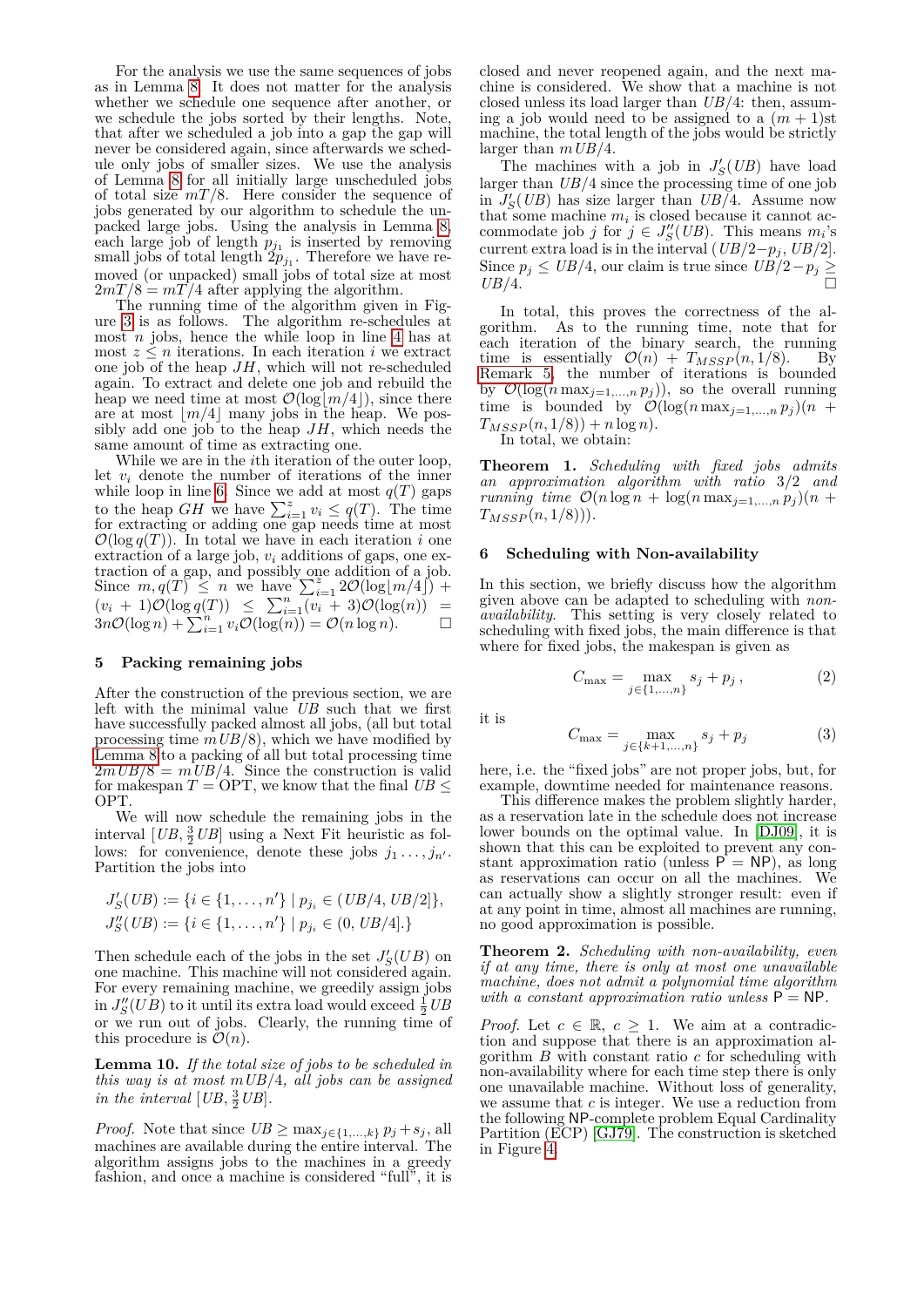|                | $c(A(n + 1) + 1)$        |
|----------------|--------------------------|
| m <sub>1</sub> | $A(n+1)$                 |
| m <sub>2</sub> | $A(n+1)$<br>2A<br>$\sim$ |
| m <sub>3</sub> | 12A –                    |
|                | $A(n + 1) + 1$           |

<span id="page-5-1"></span>Figure 4: In the structure of intervals of nonavailability of the generated instance  $I'$ , for every time step there is at most one unavailable machine.

- *Given:* Finite list  $I = (a_1, \ldots, a_n)$  of even cardinality with  $a_i \in \mathbb{N}^*$  for each  $i \in \{1, \ldots, n\}$ ,  $A \in \mathbb{N}^*$  such that  $\sum_{i=1}^n a_i = 2A$ .
- *Question:* Is there a partition of the list *I* into  $\sum$ lists  $I_1$  and  $I_2$  such that  $|I_1| = n/2 = |I_2|$  and  $i \in I_1$   $a_i = A = \sum_{i \in I_2} a_i$ ?

Given an instance *I* of ECP we define an instance  $I'$  of scheduling with non-availability for arbitrary  $m \geq 2$  where for each time step there is only at most one unavailable machine as follows. We may assume  $m \leq A$  by suitable scaling of all  $a_i$ .

Each item  $a_i$  is copied to a job  $k + i$  of length 2*A*+*a<sup>i</sup>* . Furthermore, the *k* periods of non-availability are defined as follows (also see Figure [4\)](#page-5-1): for all  $t = 0, \ldots, c(A(n + 1) + 1)$ , there is a non-availability interval  $[t, t+1)$  on machine  $m_1$  iff  $t \equiv 0 \pmod{2A}$ and  $t > A(n+1)$ , on machine  $m_2$  iff  $t \equiv 1 \pmod{2A}$ and  $t > A(n+1) + 1$ , on machine  $m_i$  for  $3 \le i \le m$  iff  $t \equiv i - 1 \pmod{2A}$ . Additionally, the interval [0, 1) on machine  $m_2$  is not available. It is easily seen that at any point, at most one machine is unavailable.

Note also that  $k \leq cm(n+1)$ , since there are at most  $m$  non-availabilities per time interval of length *A*, so *k* is polynomial in the size of the instance *I*.

By construction, on no machine, there is an available gap of length  $\geq 2A$  that is at the same time entirely in the interval  $[A(n+1)+1, c(A(n+1)+1)],$ so no job of  $I'$  can be scheduled there. For machines  $3, \ldots, m$ , there even is no gap of size  $\geq 2A$ in the interval  $[0, c(A(n+1)+1))$ . In particular, the makespan of any schedule of this instance is either at most  $A(n+1)+1$  or strictly larger than  $c(A(n+1)+1)$ .

If *I* is a yes-instance to ECP, then there is a schedule in *I'* that has makespan (at most)  $A(n + 1) + 1$ : let  $I_1 \cup I_2$  a suitable partition of *I*, then the corresponding partition  $I'_1 \cup I'_2$  of  $I'$  satisfies that

$$
\sum_{i \in I'_1} p_{i'} = \sum_{i \in I'_1} 2A + a_i = \frac{n}{2} 2A + \sum_{i \in I'_1} a_i
$$

$$
= (n+1)A = \sum_{i \in I'_2} p_{i'},
$$

so these two sets can be scheduled on  $m_1$  and  $m_2$ respectively in the intervals  $[0, A(n+1))$  and  $[1, A(n+1)]$ 1) + 1). Also, our *c*-approximation  $\hat{B}$  will deliver a schedule of length at most  $c(A(n+1)+1)$ .

On the other hand, if there is an optimal schedule of length at most  $A(n + 1) + 1$ , it must schedule all jobs either on machine  $m_1$  in the interval  $[0, A(n+1))$ or on  $m_2$  in the interval  $\left[1, A(n+1)+1\right)$ . Since the total length of all jobs is  $2(An + 1)$ , both intervals are filled exactly. Also, since  $n/2+1$  jobs would have total length more than  $(n/2+1)2A = (n+2)A$ , neither interval can contain more than  $n/2$  jobs, so both contain exactly  $n/2$  jobs, which means they induce a solution to *I*. So, for no-instances to ECP, the optimal makespan is at least  $c(A(n + 1) + 1) + 1$ , and algorithm *B* must return a solution that has at least this length.

In total, *B* decides in polynomial time whether *I* is a yes-instance or not, which is impossible unless  $P = NP$ .

If we parametrize the problem by the fraction  $\rho \in$ (0*,* 1) of machines that is guaranteed not to have any non-availability at all, Jansen and Diedrich [\[DJ09\]](#page-6-0) again give a  $3/2+\epsilon$  approximation (with running time doubly exponential in  $1/\epsilon$  and  $1/\rho$ ) and show that an approximation ratio of  $3/2 - \epsilon$  is not possible unless  $= NP$ .

Again, we can apply the algorithm described above for fixed jobs also to the case of unavailability. The relaxed decision procedure is virtually the same: first, "almost all" of the jobs are scheduled in the interval  $[0, T)$  using the multiple subset sum problem as a subroutine. The remaining jobs are scheduled in the interval  $[T, (3T/2))$ , but only on the  $\rho m$  machines which are not affected by reservations. To make this possible, the notion of "almost all" needs to slightly stronger, i.e. the total size of unscheduled jobs must be bounded by  $\rho/8$  instead of 1/8, which simply means we call the MSSP EPTAS subroutine with a higher accuracy  $\rho/8$ . After applying the exchange step of [Lemma 8,](#page-3-0) unpacked non-large jobs of total area at most  $\rho T/4$  remain. Then, [Lemma 10](#page-4-2) can be applied on the *ρm* machines which are guaranteed to be available after time *T*.

The only other consideration that needs to be made is the range over which the binary search is to be conducted: since the "fixed jobs" do not count towards the makespan, our bounds are different. Nevertheless, it is sufficient to use the trivial lower bound  $0 \leq \text{OPT}$  and the upper bound  $\text{OPT} \leq np_{\text{max}}$  which is obtained by scheduling all jobs on one permanently available machines using Graham's List Schedule algorithm. Again, the range is pseudopolynomial in the instance size, so the number of binary search steps needed in the outer loop of the algorithm is polynomial in the input length. Hence, we obtain:

**Theorem 3.** *Scheduling with non-availability, as long as a constant fraction*  $\rho \geq 1/m$  *of machines is always available, admits a* 3*/*2*-approximation with running time*  $\mathcal{O}(n \log n + \log(n \max_{j=1,\dots,n} p_j)(n +$  $T_{MSSP}(n, \rho/8)$ ).

### **7 Conclusion**

We have studied non-preemptive scheduling with fixed jobs where the objective is to minimize the makespan. For this problem, we obtain a polynomial time algorithm with ratio 3*/*2, which is tight unless  $P = NP$  holds. These techniques can also be used for the closely related setting of scheduling with nonavailability; there, one needs to additionally assume that a constant percentage of the machines is permanently available.

In total, our approach yields a tight approximation result. However, our algorithm uses a very general MKP EPTAS for a fixed value of  $\epsilon = 1/8$ . It is an interesting open question if the more restricted problem MSSP admits a faster EPTAS or a faster combinatorial 7*/*8-approximation that can be used to speed up our algorithm. So far, the best known non-PTAS result is a 3*/*4-approximation due to Caprara et al. [\[CKP03\]](#page-6-18) for the case of identical bin capacities.

#### **References**

<span id="page-5-0"></span>[CK05] Chandra Chekuri and Sanjeev Khanna. A polynomial time approximation scheme for